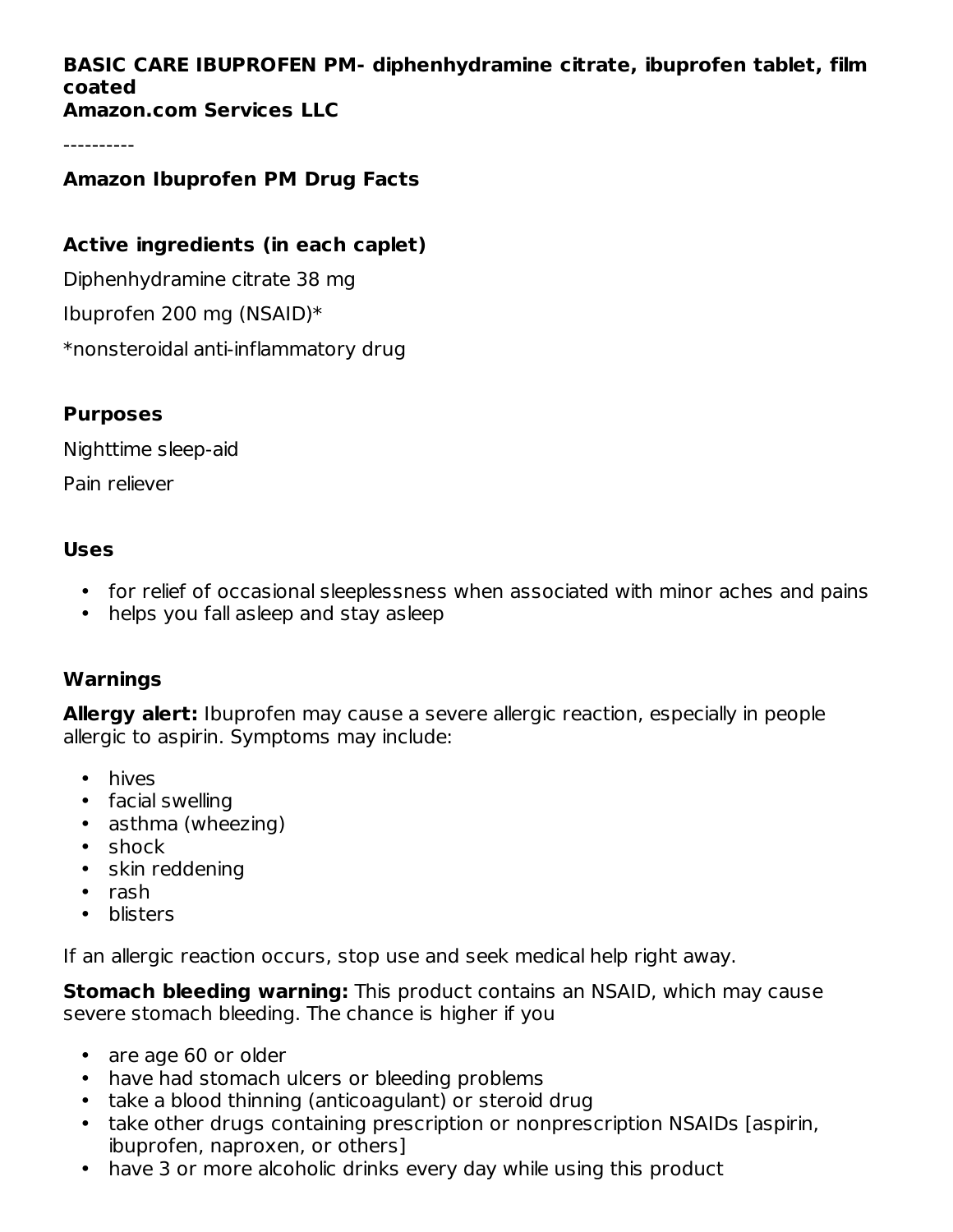• take more or for a longer time than directed

**Heart attack and stroke warning:** NSAIDs, except aspirin, increase the risk of heart attack, heart failure, and stroke. These can be fatal. The risk is higher if you use more than directed or for longer than directed.

### **Do not use**

- if you have ever had an allergic reaction to any other pain reliever/fever reducer
- unless you have time for a full night's sleep
- in children under 12 years of age
- right before or after heart surgery
- with any other product containing diphenhydramine, even one used on skin
- if you have sleeplessness without pain

### **Ask a doctor before use if**

- stomach bleeding warning applies to you
- you have problems or serious side effects from taking pain relievers or fever reducers
- you have a history of stomach problems, such as heartburn
- you have high blood pressure, heart disease, liver cirrhosis, kidney disease, asthma, or had a stroke
- you are taking a diuretic
- you have a breathing problem such as emphysema or chronic bronchitis
- you have glaucoma
- you have trouble urinating due to an enlarged prostate gland

### **Ask a doctor or pharmacist before use if you are**

- taking sedatives or tranquilizers, or any other sleep-aid
- under a doctor's care for any continuing medical illness
- taking any other antihistamines
- taking aspirin for heart attack or stroke, because ibuprofen may decrease this benefit of aspirin
- taking any other drug

# **When using this product**

- drowsiness will occur
- avoid alcoholic drinks
- do not drive a motor vehicle or operate machinery
- take with food or milk if stomach upset occurs

### **Stop use and ask a doctor if**

- you experience any of the following signs of stomach bleeding:
- feel faint
- vomit blood
- have bloody or black stools
- have stomach pain that does not get better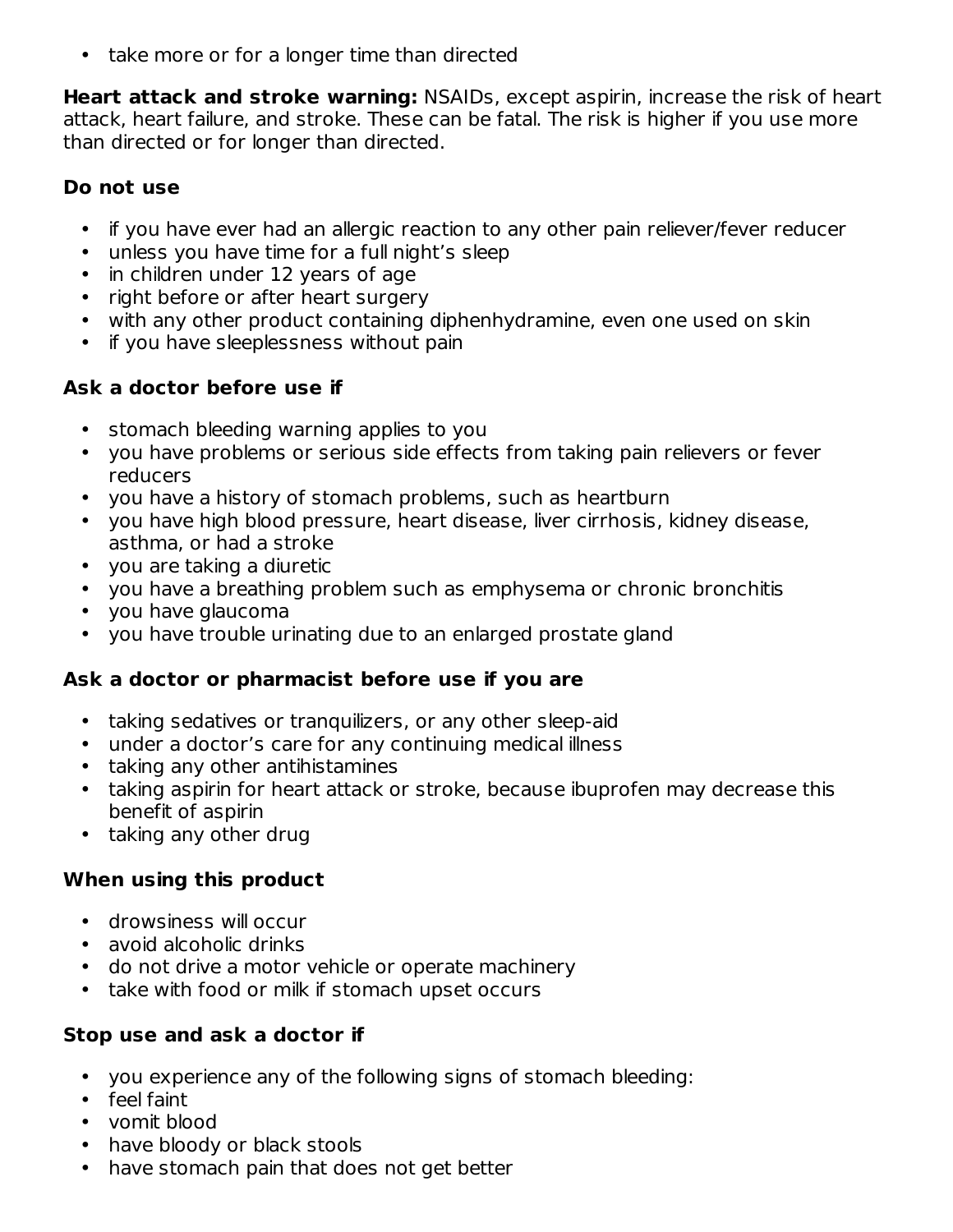- you have symptoms of heart problems or stroke:
- chest pain
- trouble breathing
- weakness in one part or side of body
- slurred speech
- leg swelling
- pain gets worse or lasts more than 10 days
- sleeplessness persists continuously for more than 2 weeks. Insomnia may be a symptom of a serious underlying medical illness.
- redness or swelling is present in the painful area
- any new symptoms appear

# **If pregnant or breast-feeding,**

ask a health professional before use. It is especially important not to use ibuprofen during the last 3 months of pregnancy unless definitely directed to do so by a doctor because it may cause problems in the unborn child or complications during delivery.

## **Keep out of reach of children.**

In case of overdose, get medical help or contact a Poison Control Center right away. (1- 800-222-1222)

## **Directions**

- **do not take more than directed**
- adults and children 12 years and over: take 2 caplets at bedtime
- do not take more than 2 caplets in 24 hours

# **Other information**

- read all warnings and directions before use. Keep carton.
- store at 20-25°C (68-77°F)
- avoid excessive heat above 40°C (104°F)

# **Inactive ingredients**

colloidal silicon dioxide, croscarmellose sodium, FD&C blue no. 2 aluminum lake, glyceryl behenate, hydroxypropyl cellulose, iron oxide black, lactose monohydrate, magnesium stearate, microcrystalline cellulose, polyethylene glycol, polyvinyl alcohol, pregelatinized starch, talc, titanium dioxide

# **Questions or comments?**

**1-800-719-9260**

# **Principal Display Panel**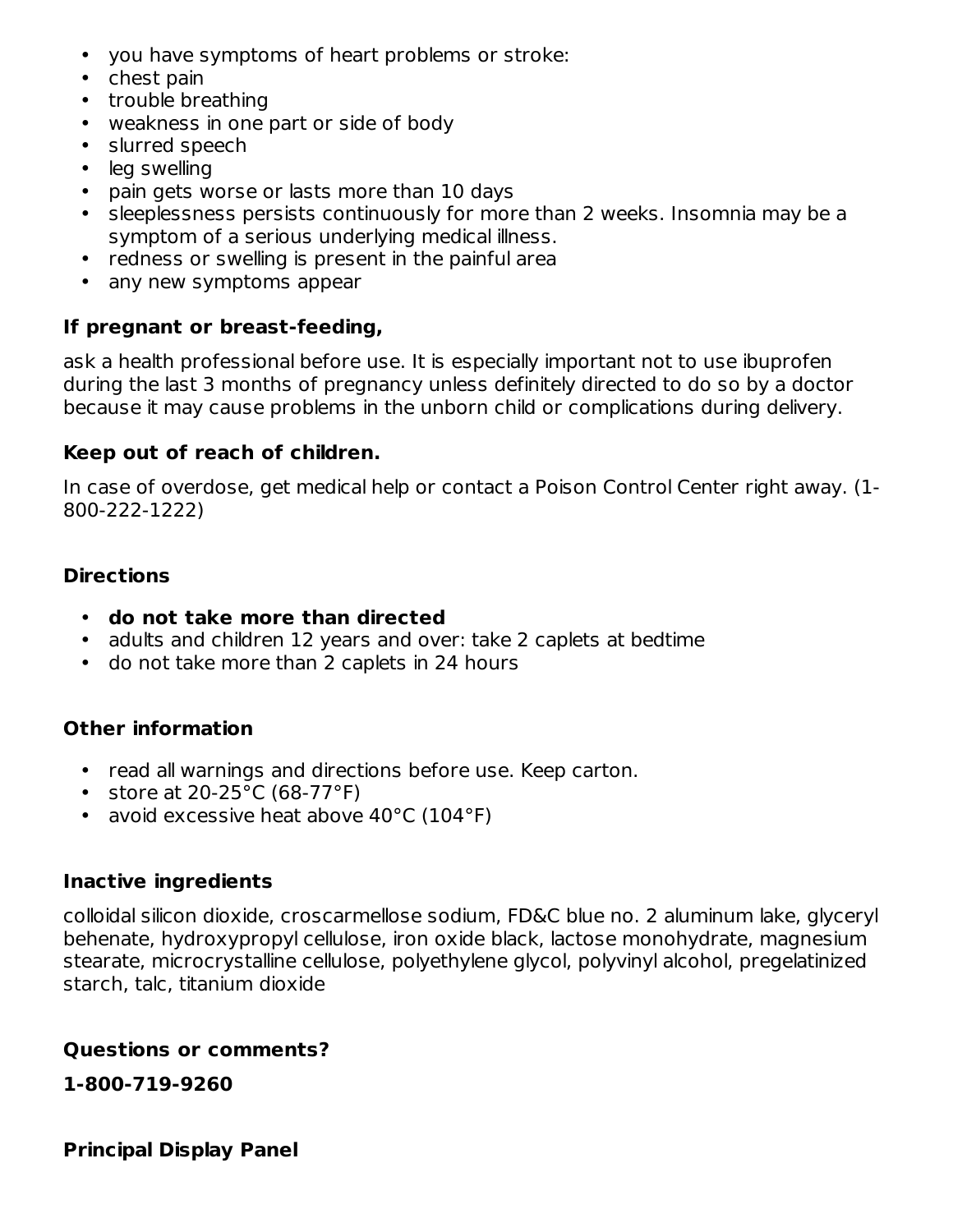For Aches & Pains Compare to Advil $^\circledR$  PM active ingredients Ibuprofen PM Ibuprofen and Diphenhydramine Citrate Tablets, 200 mg/38 mg Pain Reliever (NSAID)/Nighttime Sleep-Aid See New Warnings 120 COATED CAPLETS\*\* actual size \*\*Capsule-Shaped Tablets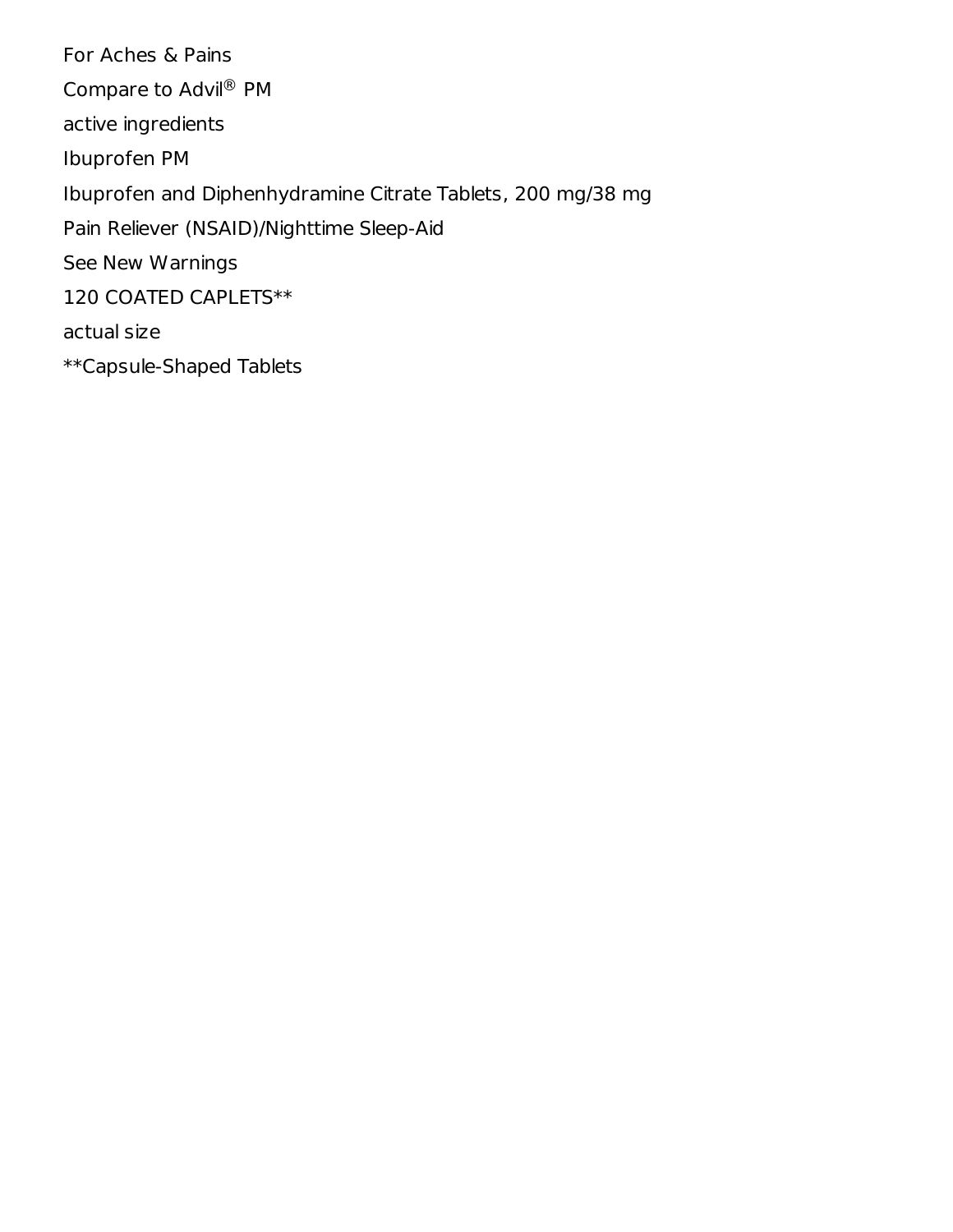# **BASIC CARE IBUPROFEN PM**

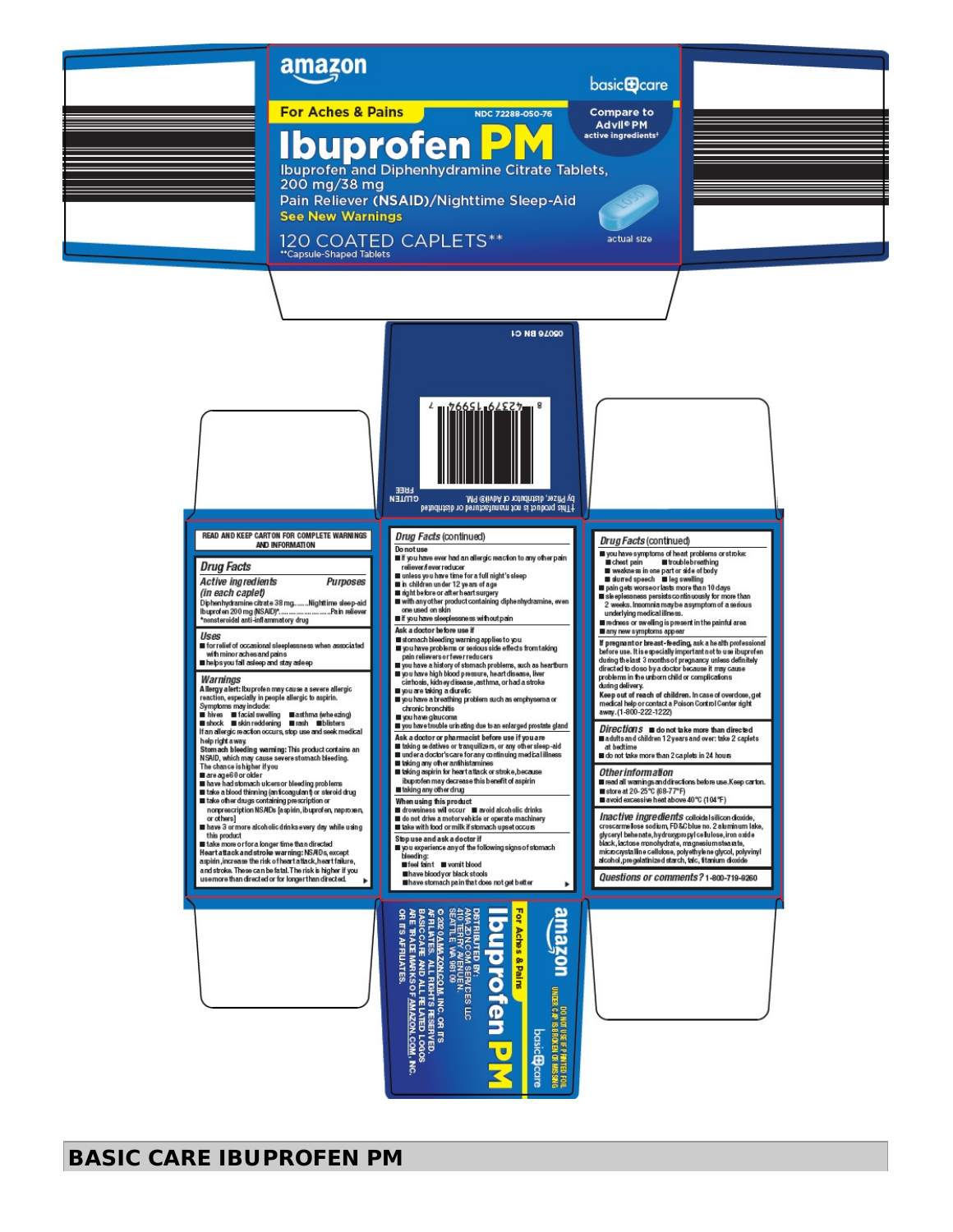| diphenhydramine citrate, ibuprofen tablet, film coated                            |                                                                                 |                                           |                             |  |                                          |                                       |               |                                     |
|-----------------------------------------------------------------------------------|---------------------------------------------------------------------------------|-------------------------------------------|-----------------------------|--|------------------------------------------|---------------------------------------|---------------|-------------------------------------|
|                                                                                   |                                                                                 |                                           |                             |  |                                          |                                       |               |                                     |
| <b>Product Information</b>                                                        |                                                                                 |                                           |                             |  |                                          |                                       |               |                                     |
| <b>Product Type</b>                                                               |                                                                                 | <b>HUMAN OTC DRUG</b>                     |                             |  | <b>Item Code (Source)</b>                |                                       | NDC:72288-050 |                                     |
| <b>Route of Administration</b>                                                    |                                                                                 | ORAL                                      |                             |  |                                          |                                       |               |                                     |
|                                                                                   |                                                                                 |                                           |                             |  |                                          |                                       |               |                                     |
|                                                                                   |                                                                                 |                                           |                             |  |                                          |                                       |               |                                     |
| <b>Active Ingredient/Active Moiety</b>                                            |                                                                                 |                                           |                             |  |                                          |                                       |               |                                     |
| <b>Ingredient Name</b>                                                            |                                                                                 |                                           |                             |  |                                          |                                       |               | <b>Basis of Strength Strength</b>   |
| DIPHENHYDRAMINE CITRATE (UNII: 40D433S209) (DIPHENHYDRAMINE -<br>UNII:8GTS82S83M) |                                                                                 |                                           |                             |  | <b>DIPHENHYDRAMINE</b><br><b>CITRATE</b> |                                       |               | 38 mg                               |
|                                                                                   | IBUPROFEN (UNII: WK2XYI10QM) (IBUPROFEN - UNII: WK2XYI10QM)<br><b>IBUPROFEN</b> |                                           |                             |  |                                          | 200 mg                                |               |                                     |
|                                                                                   |                                                                                 |                                           |                             |  |                                          |                                       |               |                                     |
| <b>Inactive Ingredients</b>                                                       |                                                                                 |                                           |                             |  |                                          |                                       |               |                                     |
|                                                                                   |                                                                                 |                                           | <b>Ingredient Name</b>      |  |                                          |                                       |               | <b>Strength</b>                     |
| <b>SILICON DIOXIDE (UNII: ETJ7Z6XBU4)</b>                                         |                                                                                 |                                           |                             |  |                                          |                                       |               |                                     |
| <b>CROSCARMELLOSE SODIUM (UNII: M280L1HH48)</b>                                   |                                                                                 |                                           |                             |  |                                          |                                       |               |                                     |
|                                                                                   | FD&C BLUE NO. 2 (UNII: L06K8R7DQK)                                              |                                           |                             |  |                                          |                                       |               |                                     |
| <b>GLYCERYL DIBEHENATE (UNII: R8WTH25YS2)</b>                                     |                                                                                 |                                           |                             |  |                                          |                                       |               |                                     |
| HYDROXYPROPYL CELLULOSE (1600000 WAMW) (UNII: RFW2ET671P)                         |                                                                                 |                                           |                             |  |                                          |                                       |               |                                     |
| <b>FERROSOFERRIC OXIDE (UNII: XM0M87F357)</b>                                     |                                                                                 |                                           |                             |  |                                          |                                       |               |                                     |
| LACTOSE MONOHYDRATE (UNII: EWQ57Q8I5X)                                            |                                                                                 |                                           |                             |  |                                          |                                       |               |                                     |
| MAGNESIUM STEARATE (UNII: 70097M6I30)                                             |                                                                                 |                                           |                             |  |                                          |                                       |               |                                     |
| MICROCRYSTALLINE CELLULOSE (UNII: OP1R32D61U)                                     |                                                                                 |                                           |                             |  |                                          |                                       |               |                                     |
| POLYETHYLENE GLYCOL, UNSPECIFIED (UNII: 3WQ0SDW1A)                                |                                                                                 |                                           |                             |  |                                          |                                       |               |                                     |
| POLYVINYL ALCOHOL, UNSPECIFIED (UNII: 532B59J990)                                 |                                                                                 |                                           |                             |  |                                          |                                       |               |                                     |
| <b>TALC</b> (UNII: 7SEV7J4R1U)                                                    |                                                                                 |                                           |                             |  |                                          |                                       |               |                                     |
| TITANIUM DIOXIDE (UNII: 15FIX9V2JP)                                               |                                                                                 |                                           |                             |  |                                          |                                       |               |                                     |
|                                                                                   |                                                                                 |                                           |                             |  |                                          |                                       |               |                                     |
| <b>Product Characteristics</b>                                                    |                                                                                 |                                           |                             |  |                                          |                                       |               |                                     |
| Color                                                                             | <b>BLUE</b><br><b>Score</b><br>no score                                         |                                           |                             |  |                                          |                                       |               |                                     |
| <b>Shape</b>                                                                      |                                                                                 | <b>OVAL</b>                               | <b>Size</b>                 |  |                                          | 15 <sub>mm</sub>                      |               |                                     |
| Flavor                                                                            |                                                                                 |                                           | L050<br><b>Imprint Code</b> |  |                                          |                                       |               |                                     |
| <b>Contains</b>                                                                   |                                                                                 |                                           |                             |  |                                          |                                       |               |                                     |
|                                                                                   |                                                                                 |                                           |                             |  |                                          |                                       |               |                                     |
|                                                                                   |                                                                                 |                                           |                             |  |                                          |                                       |               |                                     |
| <b>Packaging</b>                                                                  |                                                                                 |                                           |                             |  |                                          |                                       |               |                                     |
| <b>Item Code</b><br>#                                                             |                                                                                 | <b>Package Description</b>                |                             |  |                                          | <b>Marketing Start</b><br><b>Date</b> |               | <b>Marketing End</b><br><b>Date</b> |
| NDC: 72288-050-<br>$\mathbf{1}$<br>76                                             |                                                                                 | 1 in 1 CARTON                             |                             |  | 04/30/2021                               |                                       |               |                                     |
| $\mathbf{1}$                                                                      | 120 in 1 BOTTLE; Type 0: Not a Combination<br>Product                           |                                           |                             |  |                                          |                                       |               |                                     |
| NDC:72288-050-<br>2<br>60                                                         |                                                                                 | 1 in 1 CARTON                             |                             |  | 12/10/2021                               |                                       |               |                                     |
| $\overline{\mathbf{2}}$                                                           |                                                                                 | 20 in 1 BOTTLE; Type 0: Not a Combination |                             |  |                                          |                                       |               |                                     |
|                                                                                   | Product                                                                         |                                           |                             |  |                                          |                                       |               |                                     |